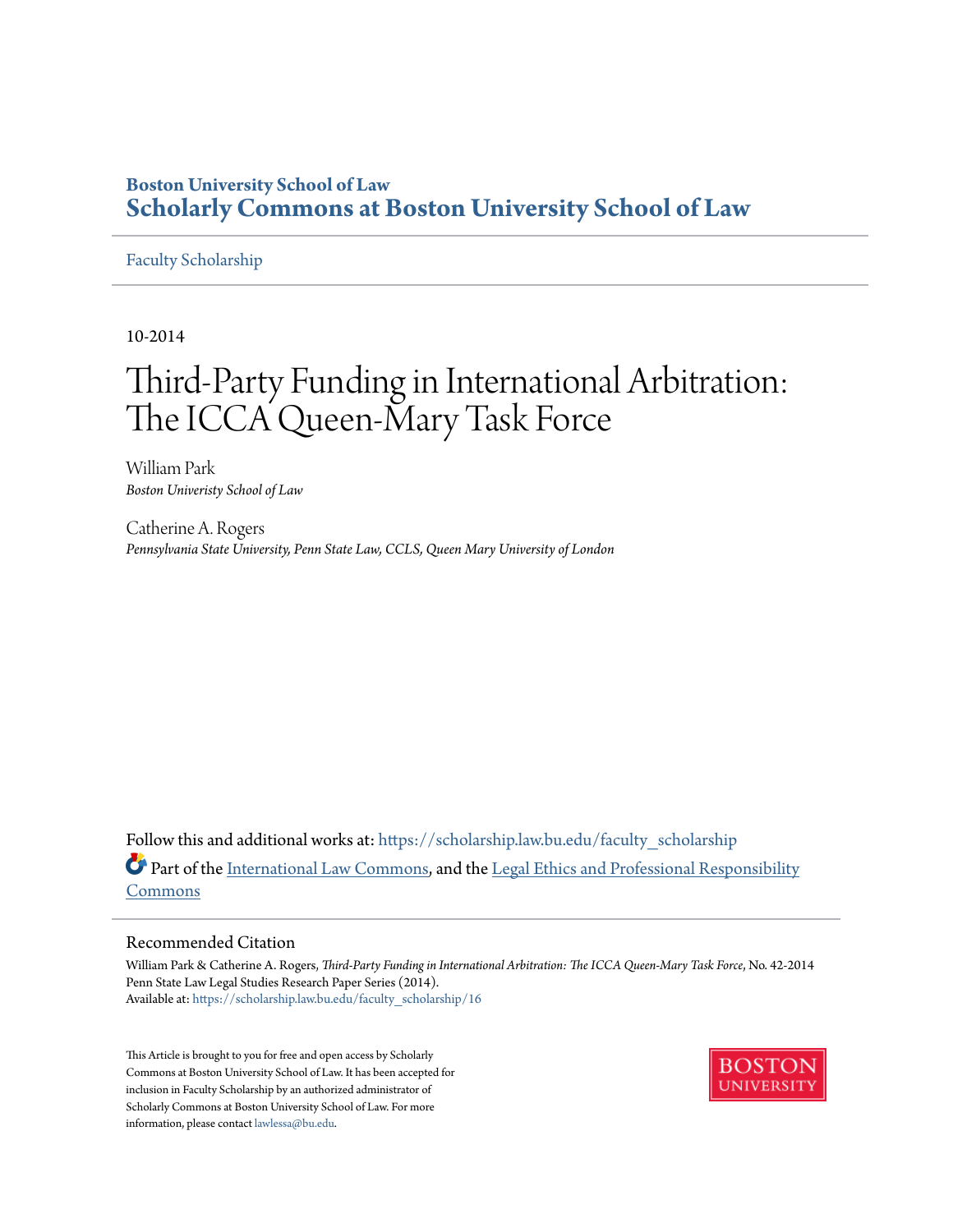# **PENN STATE LAW**

THE PENNSYLVANIA STATE UNIVERSITY THE DICKINSON SCHOOL OF LAW

Legal Studies Research Paper No. 42-2014

# **TITLE**

Third-Party Funding in International Arbitration: The ICCA Queen-Mary Task Force

# **AUTHOR(S)**

William W. Park Boston University – School of Law

Catherine A. Rogers The Pennsylvania State University Dickinson School of Law

This paper can be downloaded without charge from The Social Science Research Network Electronic Paper Collection: http:ssrn.com/abstract=2507461

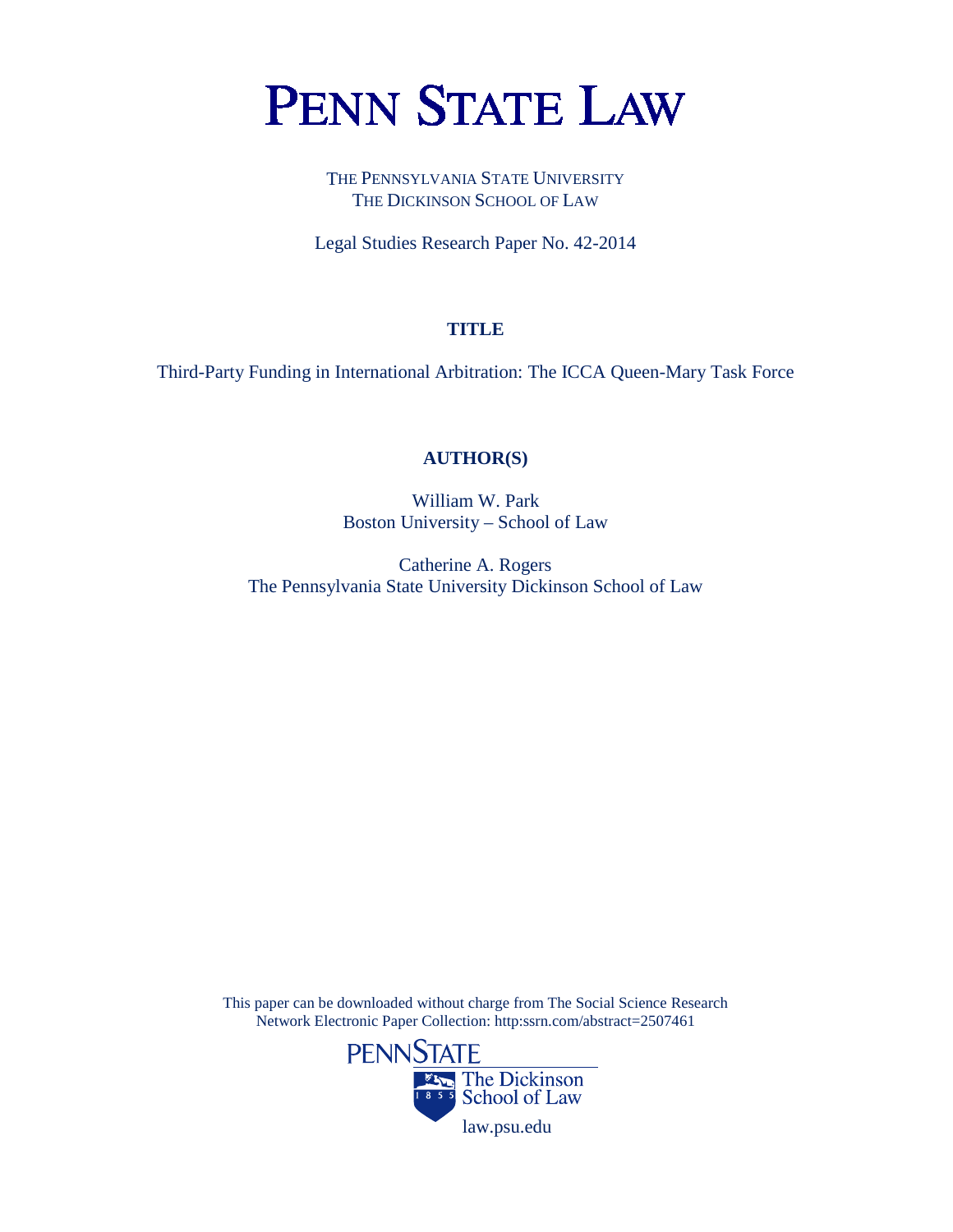# **Third-Party Funding in International Arbitration: The ICCA Queen-Mary Task Force By William W. Park† & Catherine A. Rogers‡**

# **I. Introduction**

Third-party funding raises a host of ethical and procedural issues for international arbitration, perhaps most notably in connection with arbitrator comportment. It would be a brave arbitrator indeed who ignored the potential conflicts raised by his service as consultant to an institution bankrolling a claimant in a case *sub judice* before the arbitrator. Given the funder's stake in the award, and possible involvement in selection of the arbitral tribunal, similar concerns arise when colleagues in the arbitrator's law firm serve as counsel or adviser to a funder, or when an arbitrator is called to rule on cost allocation or security in a context where the funder's participation becomes relevant.

As third-party funding has become been an increasingly global phenomenon in national courts,<sup>1</sup> the institutions which provide such financial backing to litigation include not only specialized firms, but also insurance companies, investment banks, and hedge funds, collectively capitalized well into the billions. In recent years, funders have taken a particularized interest in international arbitration. Funders report that upwards of ten percent of their investments are in international arbitration disputes,<sup>2</sup> both commercial and investor-state arbitration.<sup>3</sup>

The need for sustained study of these concerns prompted establishment of a Task Force on Third-Party Funding in International Arbitration, convened by the International Council for Commercial Arbitration (ICCA) along with Queen Mary College at the University of London. As discussed below, the Task Force will assess both real and perceived concerns that the relatively new practice raises, as well as what might be done, and why.

 $\overline{\phantom{a}}$  $\dagger$  Member of the Governing Board of ICCA, President of the London Court of International Arbitration, General Editor of Arbitration International and Professor at Boston University.

<sup>‡</sup> Professor and Paul and Marjorie Price Faculty Scholar at Penn State Law, and Professor of Ethics, Regulation, and the Rule of Law at Queen Mary, University of London, where she is also Co-

Director of the Institute on Ethics and Regulation.<br><sup>1</sup> For a survey of this growth and the reasons why, see Chapter 5 in CATHERINE A. ROGERS,<br>ETHICS IN INTERNATIONAL ARBITRATION (Oxford University Press 2014).

<sup>&</sup>lt;sup>2</sup> Kantor, *supra* note 5, at 69 (reporting Credit Suisse describes 10% of its portfolio in international arbitration, and similar investments by Juridica and Burford Capital Limited).

<sup>&</sup>lt;sup>3</sup> Eric De Brabandere & Julia Lepeltak, *Third Party Funding in International Investment Arbitration*, GROTIUS CENTRE WORKING PAPER NO. 2012/1 (June 5, 2012) at 6, *available at* http://ssrn.com/abstract=2078358 (documenting rapid increase of third-party funding in international arbitration in the last decade). *See also* Mark Kantor, *Third-Party Funding in International Arbitration: An Essay About New Developments*, *in* 24(1) ICSID REV. 65, 66, (2009) (third-party funding is "becoming a feature of international arbitration").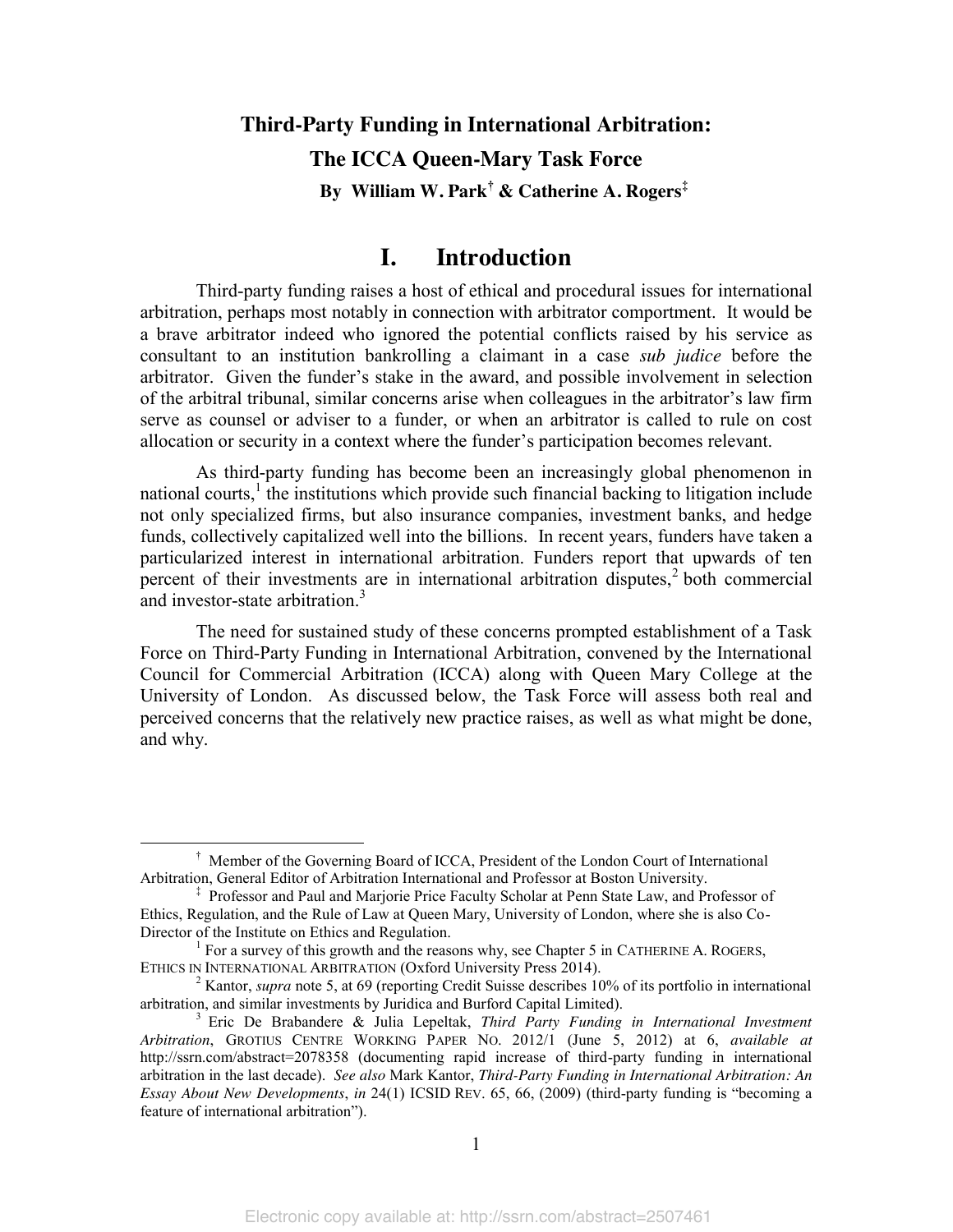International arbitration attracts funders in part because such cases typically involve high-value claims,  $\frac{4}{3}$  proceedings with no substantive appeal,  $\frac{5}{3}$  potential for streamlined procedures, the ability to control litigation variables such as the arbitrator's expertise, and the enforcement mechanisms of international conventions. 6

Funders generally treat their investment portfolios as proprietary information.<sup>7</sup> Moreover, most funding agreements are confidential, and the funders' presence in disputes is often undisclosed.<sup>8</sup> In a few international arbitration cases, the presence of third-party funding has become public. In some cases disclosure may be by design,<sup>9</sup> while in others disclosure has been the result of disputes between the funder and the funded party and/or its counsel.<sup>10</sup> As a relatively new practice that operates mostly behind the scenes, the basic mechanics of third-party funding are not always wellunderstood.

Funder participation raises a host of vital issues, such as the funders' relationship with parties and counsel in managing the dispute, allocation of costs and security for costs, transparency and disclosure, confidentiality, attorney ethics, arbitrator conflicts of interest, tribunal powers, and potential relations with institutions.

so."). <sup>9</sup> *See* Jean E. Kalicki, *Third-Party Funding in Arbitration: Innovations and Limits in Self-Regulation (Part 2 of 2)*, KLUWER ARB. BLOG (Mar. 14, 2012), [http://kluwerarbitrationblog.com/blog/2012/03/14/third-party-funding-in-arbitration-innovations-and](http://kluwerarbitrationblog.com/blog/2012/03/14/third-party-funding-in-arbitration-innovations-and-limits-in-self-regulation-part-2-of-2/)[limits-in-self-regulation-part-2-of-2/](http://kluwerarbitrationblog.com/blog/2012/03/14/third-party-funding-in-arbitration-innovations-and-limits-in-self-regulation-part-2-of-2/) (mentioning *Oxus Gold PLC v. Republic of Uzbekistan et al*., an investment arbitration case conducted under the UNCITRAL Rules); *Rusoro Mining Ltd. v. Bolivarian Republic of Venezuela*, ICSID Case No. ARB(AF)/12/5 (unpublished) (identity of plaintiff funder, Calunias Capital, willingly disclosed). *See also* Sebastian Perry, *Bolivia claim attracts third party funder*, GLOBAL ARB. REV. (July 5, 2012), [http://globalarbitrationreview.com](http://globalarbitrationreview.com/) (discussing third-party funding of claimant in *Guaracachi Am., Inc. v. Bolivia*, UNCITRAL, PCA Case No. 2011-17, but not disclosing identity of funder).

<sup>10</sup> See S&T Oil Equip. v. Juridica Invs. Ltd, 456 Fed.Appx. 481 (5th Cir. 2012) (where the identity of Juridica, a company funding an ICSID arbitration between S & T Oil and the Romanian government, became public when S & T Oil sued Juridica in U.S. federal court and appended a copy of the funding agreement).

<sup>&</sup>lt;sup>4</sup> Since 2001, ten arbitrations have yielded awards over USD 1bn (one investor-state arbitration and nine commercial awards), and another 20 arbitrations have resulted in awards of USD 500m or more (three investor-state and 17 commercial arbitrations). Michael Goldhaber, *Arbitration Scorecard 2013*, AM. LAW.,  $\qquad \qquad \text{June} \qquad \qquad 24, \qquad \qquad 2013,$ http://www.americanlawyer.com/PubArticleTAL.jsp?id=1202608198051&Arbitration\_Scorecard\_2013&sl

return=20130714160934.<br><sup>5</sup> Although international arbitration is often critiqued as less speedy and cost-effective than corporate parties desire, the question is always "less" in comparison to what? In national legal systems, even those regarded as highly effective, the average length of a case, which usually includes appeal as of right, can be both long and unpredictable. In addition, complex commercial claims worth hundreds of millions, sometimes billions, of dollars undoubtedly require time to adjudicate and are often extremely expensive in any forum. That said, there is clearly room for improvement and several important reforms by various arbitral institutions are working toward that end.<br><sup>6</sup> THIRD-PARTY FUNDING IN INTERNATIONAL ARBITRATION 11 (Lisa Bench Nieuwveld & Victoria

Shannon eds., Kluwer Law Int'l. 2012).<br><sup>7</sup> See Maya Steinitz, *The Litigation Finance Contract*, 54 WM. & MARY L. REV. 455, 463 (2012).<br><sup>8</sup> See Maxi Scherer, Aren Goldsmith & Camille Fléchet, *Third Party Funding in Intern* 

*Arbitration in Europe: Part 1—Funders' Perspectives*, 2 INT'L BUS. L. J. 207, 217-18 (2012) ("As a general matter, funders require that their involvement not be revealed, unless the client is compelled to do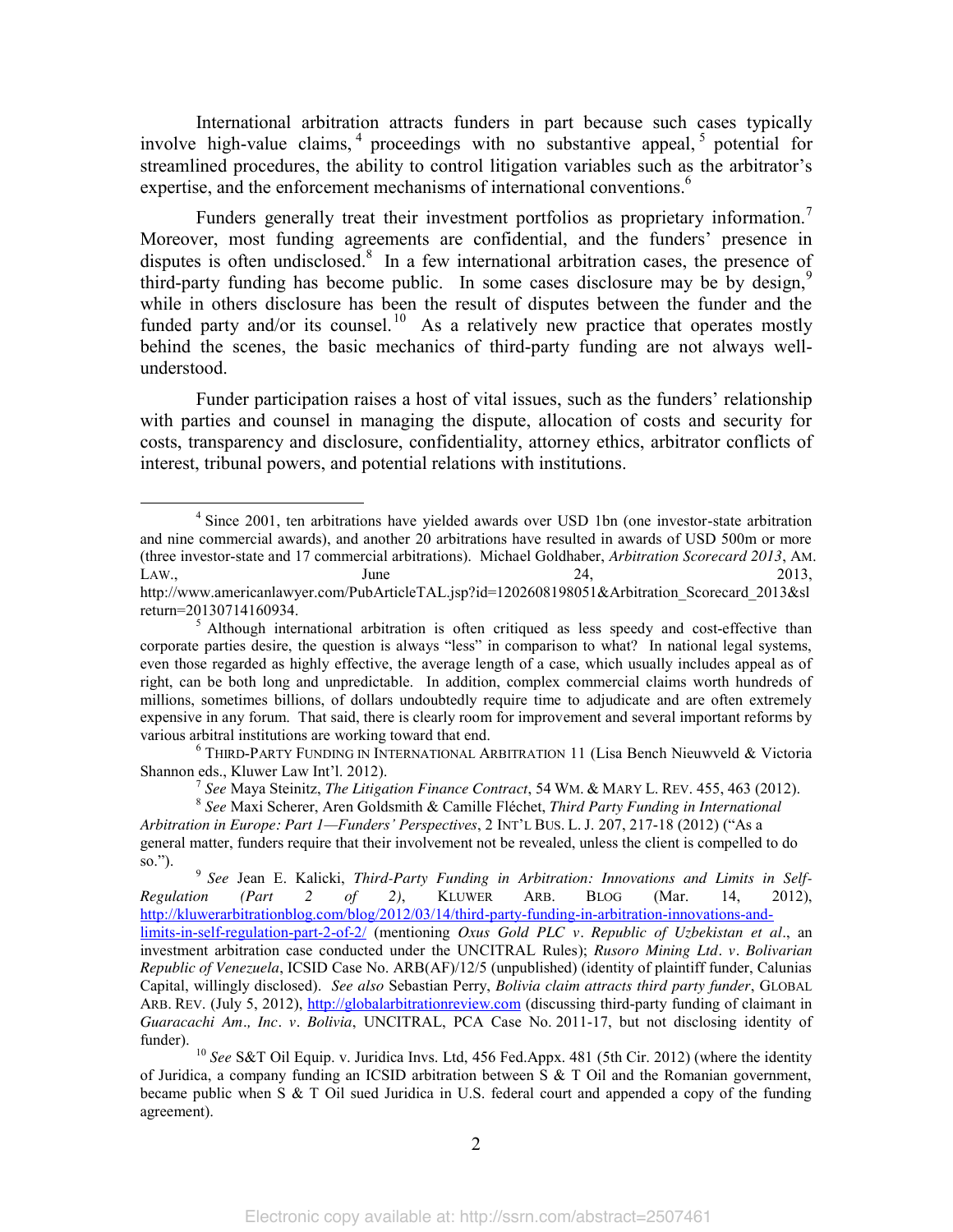The arrival of third-party funders will likely affect a broad range of participants in the arbitral process in addition to arbitrators, for reasons mentioned above, and the parties which receive funding. Counsel for litigants who which not coordinate with funders will at some point stand across from opposing counsel who do. And all law firms compete in a marketplace in which millions of dollars in legal fees come from funders.

Savvy business manager may incorporate confidentiality provisions into their arbitration agreements which either facilitate or preclude disclosure to third-party funders. Or the agreement may address costs in the event of funder participation. Issues in the arbitration agreement may require assessment not only arbitrators but even as a preliminary matter by institutions.

Investor-state arbitration has attracted particular attention by both funders and their critics. The cases interest funders because of the potential for sizeable recoveries. According to some anecdotal reports, at least two-thirds of ICSID cases filed in 2013 implicated claimants which had sought resources from a major funder.<sup>11</sup>

In theory, funders can provide support for either claimants or respondents.<sup>12</sup> The funding of claims, however, provides the greater upside potential, and therefore attracts more attention. Some critics thus express concern that significant new funding in investment arbitration cases will expand investor-state arbitration, creating a disproportionate burden on States.<sup>13</sup> Others laud the development as bolstering increased access to justice, as investors whose claims were once considered too costly are now able to obtain financing.

Some critics express concerns that less-scrupulous funders may be willing to fund weak claims, willing to take high risks in exchange for potentially significant rewards, with a consequential increase in dubious cases. For some, this critique overlaps with concern about perceived disparities in investment arbitration that favor investors over States.<sup>14</sup> Analogies to questions about class arbitration will not escape the thoughtful observer.<sup>15</sup>

<sup>&</sup>lt;sup>11</sup> This estimate was from only one (albeit major) funder on the Task Force. No reliable statistics exist about whether these parties actually obtained funding.

<sup>&</sup>lt;sup>12</sup> Defense-side funding may occur, for instance, when the defendant wishes to bring costly counterclaims or cross-claims (e.g., a claim for summary judgment), or, by sophisticated defendants willing to pay funders a portion of pre-calculated loss mitigated through a successful defense. *See* Scherer et al., *supra* note 8, at 211; Goffrey McGovern et al., *Third-Party Litigation Funding and Claim Transfer* (RAND 2010), at 22, *available at* http://www.rand.org/content/dam/rand/pubs/conf\_proceedings/2010/RAND\_CF272.pdf (last accessed Oct. 6, 2014). In practice, it rarely happens and, to date, no respondent-side funding has been reported in an

<sup>&</sup>lt;sup>13</sup> See De Brabandere & Lepeltak, *supra* note 5, at 8; Marco de Morpurgo, *A Comparative Legal and Economic Approach to Third-Party Litigation Funding*, 19 CARDOZO J. INT'L & COMP. L. 343, 384-85

<sup>(2011).</sup> <sup>14</sup> *See* Munir Maniruzzaman, *Third-Party Funding in International Arbitration – A Menace or Panacea?*, KLUWER ARB. BLOG (Dec. 29, 2012), http://kluwerarbitrationblog.com/blog/2012/12/29/thirdparty-funding-in-international-arbitration-a-menace-or-panacea/; De Brabandere & Lepeltek, *supra* note 5, at 8.

<sup>15</sup> See William W. Park, *La jurisprudence américaine en matière de class arbitration: entre débat politique et technique juridique*, 2012 Revue de l'arbitrage 507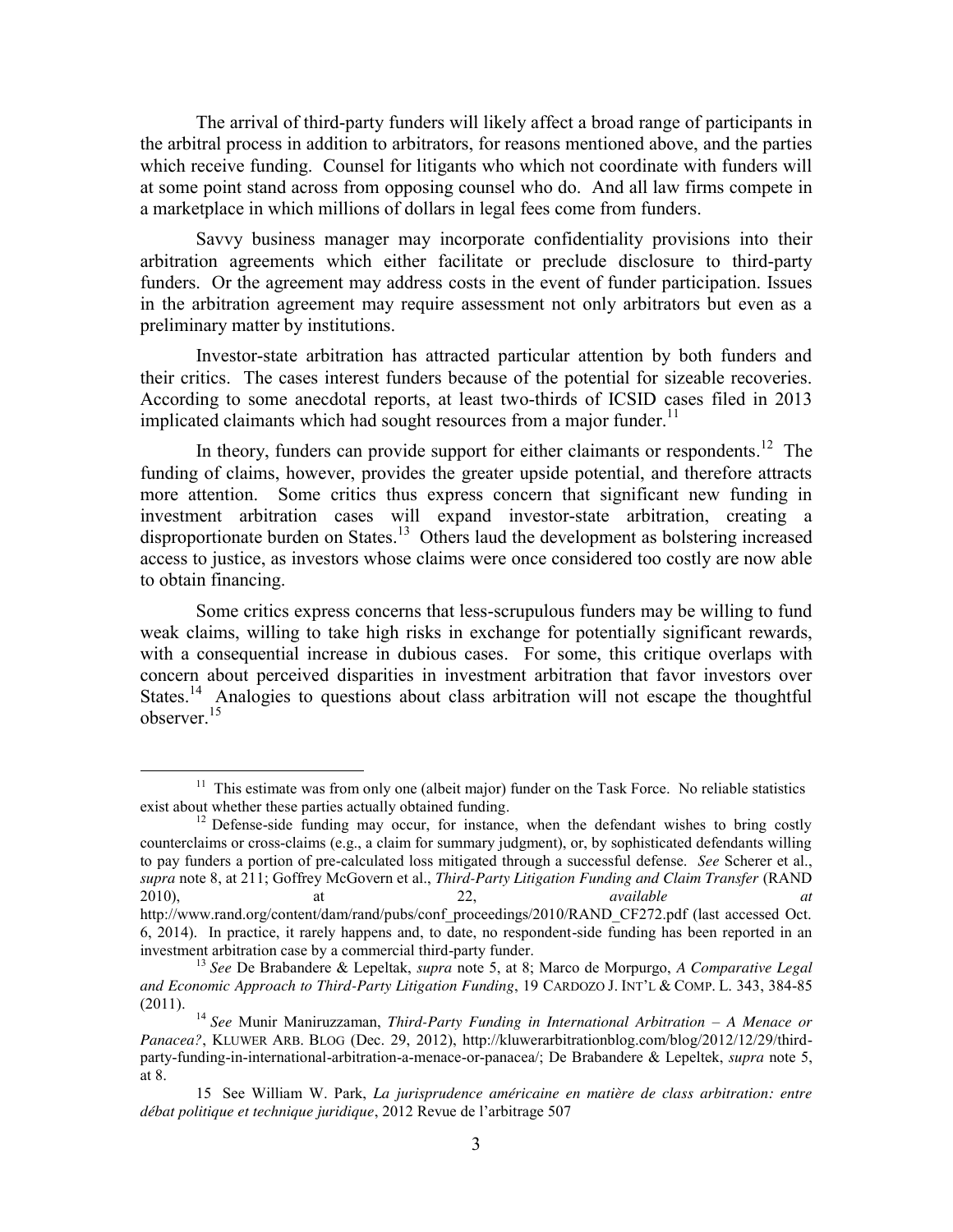# **II. Salient Task Force Activities**

The Task Force was launched in mid-2013.<sup>16</sup> The authors serve as co-chairs, with Professor Stavros Brekoulakis as Rapporteur.<sup>17</sup> A full list of Task Force members can be found on the ICCA website.<sup>18</sup> The Task Force was composed to ensure representation of a full range of stakeholders from geographically and industry distinct perspectives, including arbitrators, in-house counsel and parties, external counsel, representatives with administrative functions in arbitral institutions, academics, and a range of funders.

The first meeting of the Task Force was a roundtable discussion held in London in February 2014. It focused on presentations and policy discussions among participants organized around a series of the most salient issues arising from the participation of thirdparty funders, with action items proposed for each topic. These topical discussions, which were each led by individual members, included the potential for conflicts of interest among funders and arbitrators, confidentiality and attorney privilege issues, allocation of costs and security for costs, internal and industry-based self-regulatory models for funders, and the implications of third-party funding in investment arbitration. These topics and the proposed action items are discussed in turn below.

## **A. Defining Third-Party Funders**

Although not initially a distinct topic for discussion by the Task Force, the need for a working definition of Third-Party Funding quickly became clear. The significant disagreement about the exact nature of third-party funding is part of what contributes to open questions about whether, how, or to what extent it could or should be regulated. Although often described as a monolithic group, there is significant variety among funders. Funders have different types of cases as targets for investment, operate and fund in different jurisdictions and practice areas, and have widely variant internal practice guidelines.

One reason why third-party funding is difficult to define is that economic interests in a party or a dispute can come in many shapes and sizes.<sup>19</sup> Arrangements may be structured as debt instruments, equity instruments, risk-avoidance instruments, or as full transfers of the underlying claims. Some agreements permit or require active participation of the third-party funder in key strategic decisions in the case, while other agreements are limited to periodic updates.

Conventional definitions are limited to agreements entered into after a dispute has arisen, but they can be entered into either before or after the case is filed. Moreover, many funding arrangements are not necessarily entered into between the principal funder and the party. Funders often create "special purpose vehicles" that are separate corporate structures from the funders themselves to facilitate the funding arrangement.<sup>20</sup> In some

 <sup>16</sup> *See* Leo Szolnoki, *ICCA and Queen Mary examine third-party funding*, GLOBAL ARB. REV. (Oct. 11, 2013), [http://globalarbitrationreview.com/news/article/31962/.](http://globalarbitrationreview.com/news/article/31962/)

<sup>&</sup>lt;sup>17</sup> Professor of Commercial Law and International Arbitration at Queen Mary

<sup>&</sup>lt;sup>18</sup> ICCA Projects, *Third-Party Funding*, *http://www.arbitration-*<br>icca.org/projects/Third\_Party\_Funding.html (last accessed Oct. 6, 2014).

<sup>&</sup>lt;sup>19</sup> Anthony J. Sebok, *The Inauthentic Claim*, 64 VAND. L. REV. 61, 63-67 (2011).<br><sup>20</sup> See Cento Veljanovski, *Third-Party Litigation Funding in Europe*, 8 J.L. ECON. & POL'Y 405,

<sup>430 (&</sup>quot;[Third-party litigation funding investors] rely on Special Purpose Vehicles, which . . . are legal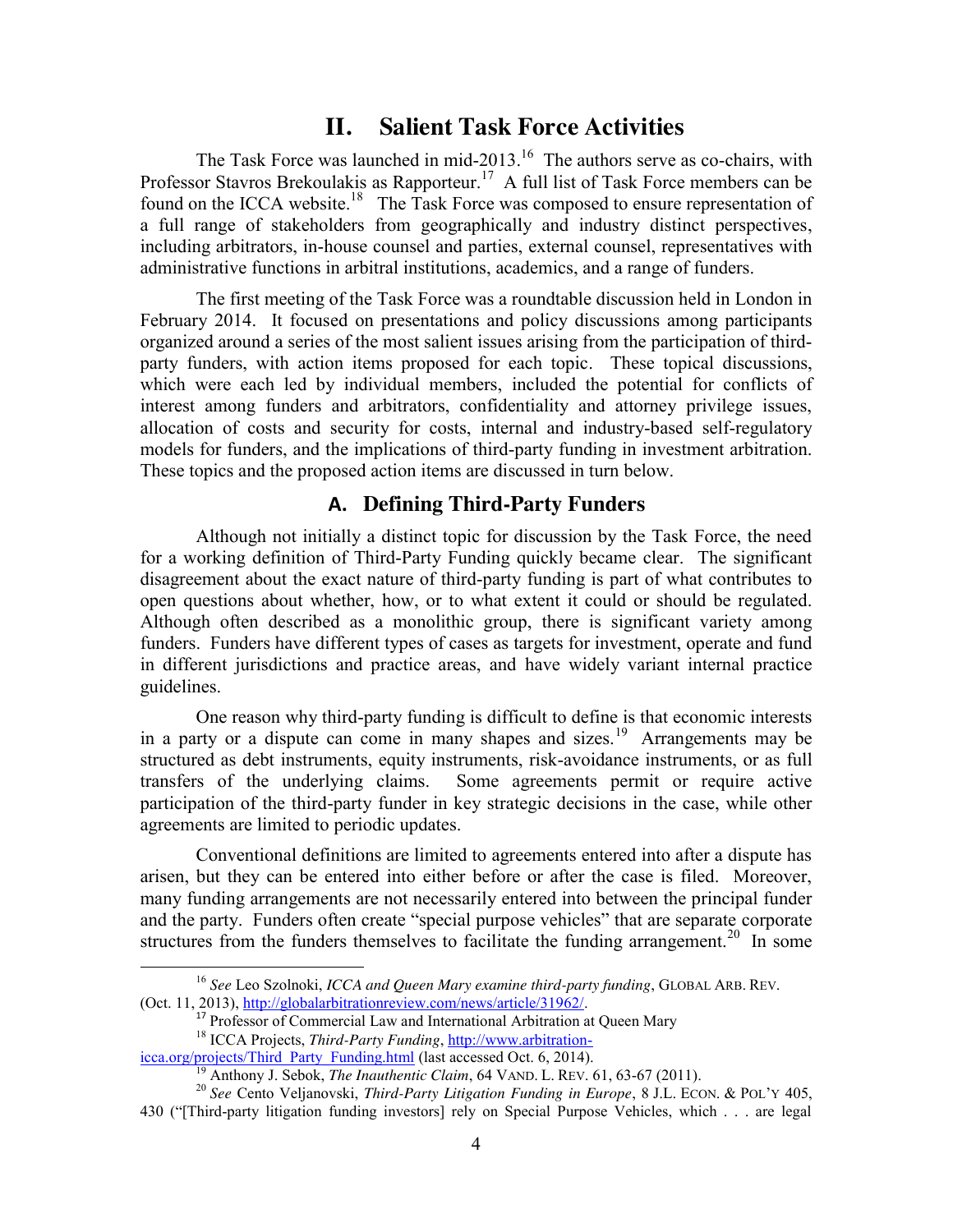situations, funders may provide financing directly to law firms. In addition to variations in structure, the conditions for funding and for recovery by a third-party funder also vary significantly. A typical agreement provides for funders to receive a percentage of recovery, and the percentage increases with the passage of time since the initial investment.

Even when funding agreements are entered into directly between a client and the funder, it is not simply a bilateral relationship. The funding arrangement often involves a symbiotic relationship with the party's law firm. Law firms may encourage, facilitate, and (according to anecdotal evidence from funders) even initiate parties' application for third-party funding. Outside funding can cover firms' fees and reduce their own risk if, for instance, the case were instead to be structured around a contingency fee arrangement. Informal agreements, with various degrees of specificity, often exist between funders and law firms. These agreements, as well as the primary funding agreements with parties, may involve specified reductions in a law firm's contingency fee or hourly rates; they may establish flat fee billing or some hybrid fee structure.

Although most third-party funding arrangements are generally entered into for profit, that is not always the case. For example, in the investment arbitration case brought by Philip Morris against Uruguay, The Bloomberg Foundation and its "Campaign for Tobacco-Free Kids" provided outside financial support for the Uruguayan government.<sup>21</sup> This arrangement seems to have much more in common with pro-bono support for legal causes than more conventional definitions "third-party funding," but arguably raises some similar issues.

In its initial discussions, the Task Force quickly decided that a working definition of third-party funding would be useful, both for discussion purposes and as a starting point for several of the practical projects that the Task Force will be taking up. Consensus on the Task Force was that a definition of third-party funding or third-party funders might vary depending on the purpose for which the definitions are used. As the Task Force first considered the potential for conflicts of interest as between funders and arbitrators, it developed a working definition for that context.

Although potentially subject to revision, that working definition developed by the Task Force is:

The terms 'third-party funder' and 'after-the-event-insurer' refer to any person or entity that is contributing funds or other material support to the prosecution or defense of the dispute and that is entitled to receive a benefit (financial or otherwise) from or linked to an award rendered in the arbitration.

 $\overline{a}$ 

entities created for . . . the acquisition, financing, or both, of a project or the set up of an investment. They are usually used because they are free from preexisting obligations and debts, and are separate from the parties that set them up for tax and insolvency purposes.")<br><sup>21</sup> *See* Press Release by Uruguay's Counsel, Foley Hoag LLP, *Government of Uruguay Taps Foley* 

*Hoag for Representation in International Arbitration Brought by Philip Morris to Overturn Country's Tobacco Regulations*, Oct. 8, 2010, http://www.foleyhoag.com/news-andevents/news/2010/october/uruguay-taps-foley-hoag-for-representation (last accessed Oct. 6, 2014).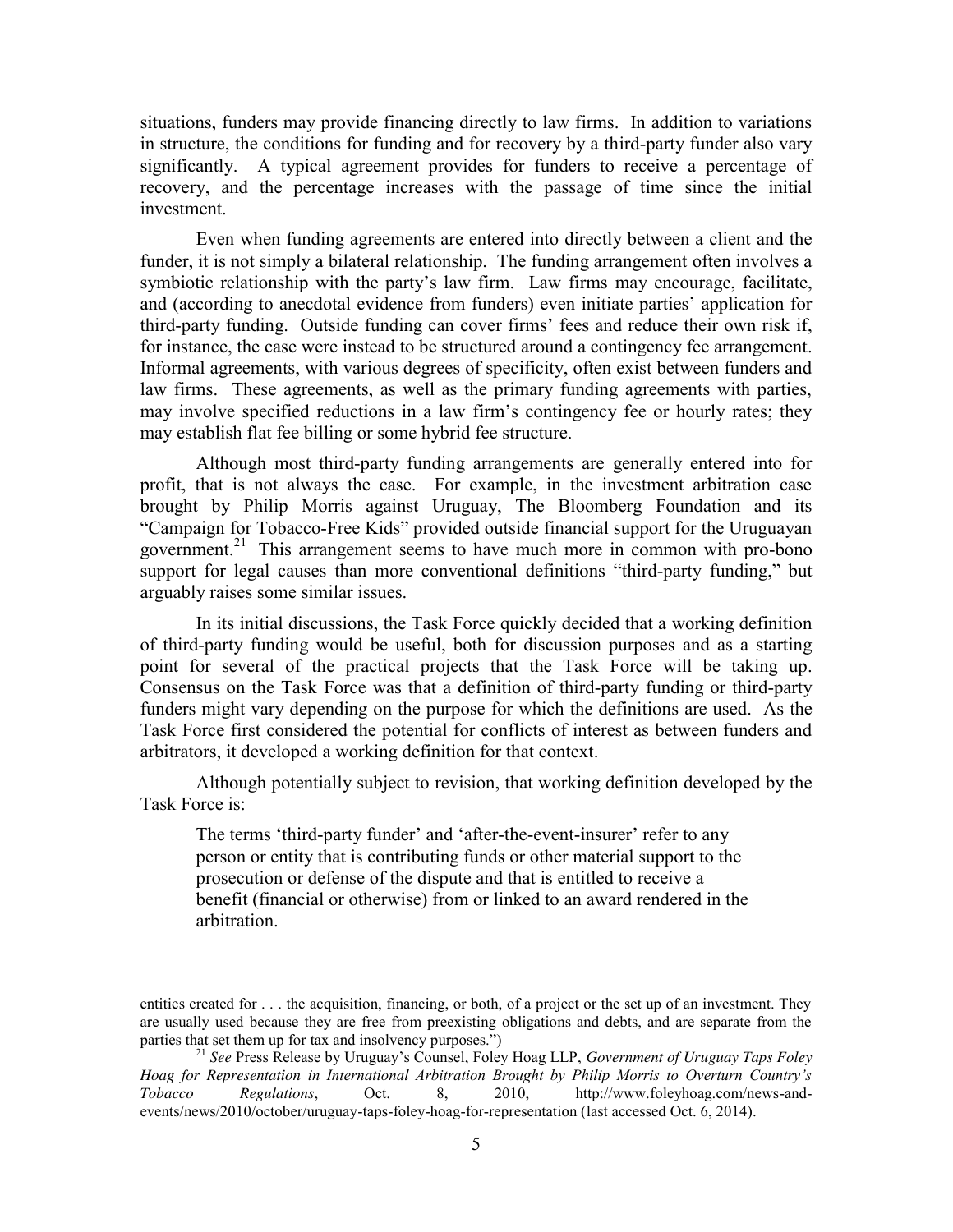This definition of third-party funders attempts to capture a more full range of funding relationships that currently exist, without being so overly broad as to require disclosure of entities such as minor equity investors or creditors. While there was significant consensus about this definition, there was also considerable debate and disagreement on the Task Force about whether this definition should include ordinary insurers.

On the one hand, traditional insurers have interests in and may also exercise control over key aspects of a party's case strategy, such as control over settlement. As a practical matter, such control may, particularly in individual cases, be functionally similar to more conventional third-party funders and after-the-event insurers. For some members of the Task Force, these similarities raised questions of fairness in treating similarly situated entities in similar manner for the purposes of disclosure.

On the other hand, there were concerns that ordinary insurers are ubiquitous and have not historically been considered as subject to assessment with respect to potential arbitrator conflicts. Some members of the Task Force believed that this approach was a historical anomaly that should be corrected in conjunction with taking up the issue of third-party funding, while others suggested that exclusion of traditional insurers was a structural feature of dispute settlement that should not be tampered with and could be maintained as separate from the issue of third-party funding. One reason for this latter perspective is that before-the-event insurers generally do not specifically and intentionally identify an existing case as a specific target of their investment. As a result, before-the-event insurers may may be presumed to be less directly involved in the specifics of case management than third-party funders are. This is undoubtedly a definitional issue that the Task Force will continue to explore in its future work.

# **B. Potential Conflicts of Interest with Arbitrators**

Although some commentators have argued against the possibility of conflicts of interest as between funders and arbitrators, the Task Force quickly arrived at consensus that there are real and important concerns about potential conflicts. Several factors contribute to this perception, including the increase in the number of cases involving third-party funding, the highly concentrated segment of the funding industry that invests in international arbitration cases, the symbiotic relationship between funders and a small group of law firms, and, relatedly, the often close relations among elite law firms and leading arbitrators.<sup>22</sup> Against this backdrop, after developing a definition, the first action item taken up by the Task Force was to consider disclosure obligations and potential for conflicts of interest with arbitrators.

At the time of its first meeting, these issues were already under consideration by the IBA Sub-Committee on the IBA Guidelines on Conflicts of Interest in International Arbitration, which was undertaking to amend the IBA Guidelines to address potential

 <sup>22</sup> *See* Mark J. Goldstein, *Should the Real Parties in Interest Have to Stand Up?—Thoughts About a Disclosure Regime for Third-Party Funding in International Arbitration*, TRANSNAT'L DISP. MGMT. (2011), http://www.tra[nsnational-dispute-management.](http://www.transnational-dispute-management.com/)com, at 7. *See also* Maxi Scherer, Aren Goldsmith, & Camille Fréchet, *Third Party Funding of International Arbitration Proceedings—A View From Europe: Part II: The Legal Debate*, 6 INT'L BUS. L. J. 649, 651-53 (2012) (discussing third-party funder disclosure obligations in the context of potential arbitrator impartiality issues).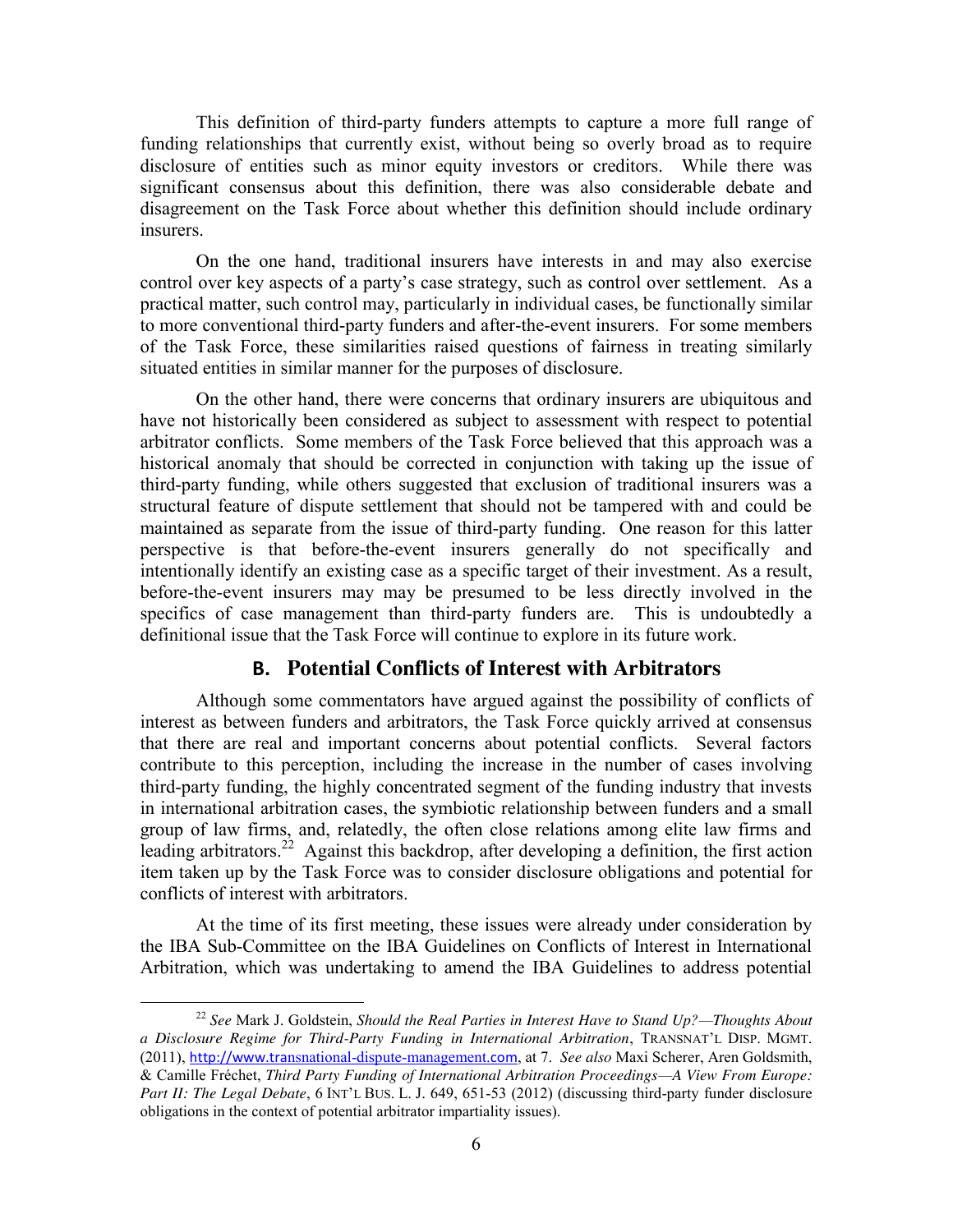conflicts of interest that may arise when third-party funders participate in arbitral disputes. The discussion below provides some background analysis of why amendments were needed to the IBA Guidelines to address issues relating to disclosure and potential conflicts of interest.

Even if funders are not formally parties, they do participate with varying degrees in various stages of an arbitration. Thus, one of the most obvious potential sources of conflict is if an individual arbitrator were repeatedly appointed in cases involving the same third-party funder. With law firms and parties, when the frequency of repeat appointments reaches a certain threshold, that history is generally regarded as raising possible concerns about influence or inter-dependency. For this reason, the 2004 IBA Guidelines required that when an arbitrator has had more than two appointments in the last three years by the same party<sup>23</sup> and three or more appointments in the last three years by the same law firm,  $24$  the repeat appointments must be disclosed. It is worth emphasizing that these past appointments are not necessarily a basis for disqualification, but they raise sufficient concern to warrant disclosure and to raise the possibility of disqualification.

Third-party funders also raise some unique concerns that are distinct from those that arise with either law firms or parties. For example, take the case of one party that is funded by a funder, which involves a particular individual as the presiding arbitrator in one arbitral dispute, but that same presiding arbitrator also serves as counsel to the claimant in another unrelated second arbitration, which is funded by the same funder who participated in selecting the participating arbitrator. The presiding arbitrator acting as counsel in the second arbitration has fees paid by the funder, and likely has significant contacts with the funder for the purposes of representation. The financial arrangement and ongoing contacts arguably raise questions about the presiding arbitrator's impartiality and independence in the first arbitration. 25

The resolution of the problem illustrated above may seem self-evident, but only if the arbitrators are aware of the existence of the relevant funding agreements. Currently, parties have no obligation to reveal the participation of third-party funders in a dispute. The simple presence of a funder in an international arbitration case is therefore most often unknown or unknowable. More importantly, the nature of funders' relationships with attorneys and funded parties is generally unknown, as are funders' levels of involvement in case management and strategy, including the selection of arbitrators or expert witnesses.

Particularly given the very real possibility that the existence of the funding agreement may be later discovered (and has in fact caused problems in certain cases), one starting proposition for the IBA Sub-Committee and the Task Force was that some form of disclosure would be necessary, at least to arbitrators directly. Moreover, clearer

 $^{23}$  IBA GUIDELINES ON CONFLICTS OF INTEREST IN INTERNATIONAL ARBITRATION,  $\S$  3.3.2 (2004) [IBA GUIDELINES].

<sup>&</sup>lt;sup>24</sup> *Id.* at § 3.3.7.<br><sup>25</sup> This hypothetical was developed by Maxi Scherer in *Out in the open? Third-party funding in arbitration*, CDR NEWS, July 26, 2012, *available at* [http://www.cdr-news.com/categories/expert-views/out](http://www.cdr-news.com/categories/expert-views/out-in-the-open-third-party-funding-in-arbitration)[in-the-open-third-party-funding-in-arbitration](http://www.cdr-news.com/categories/expert-views/out-in-the-open-third-party-funding-in-arbitration) (last accessed Oct. 6, 2014).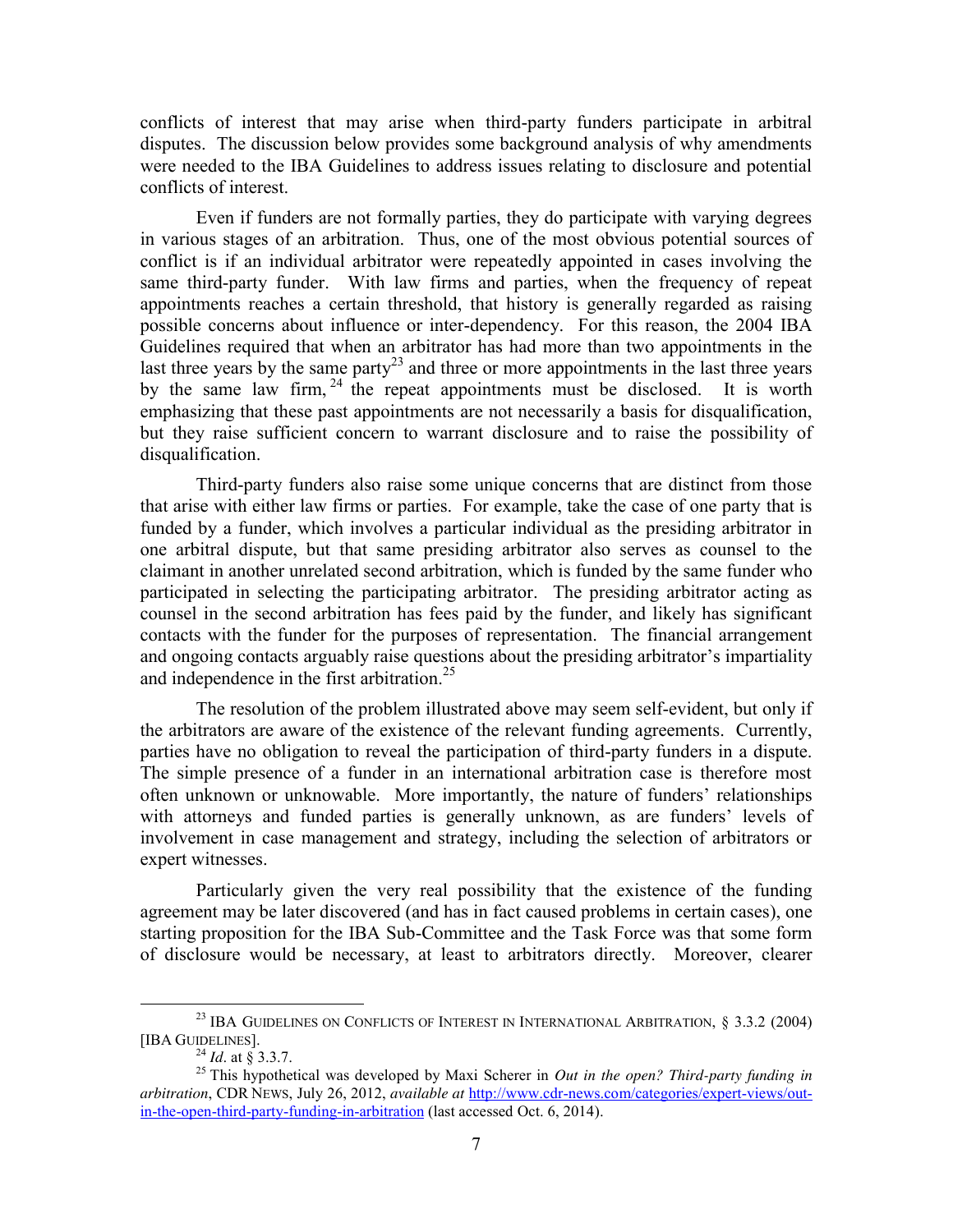guidance was needed about when such participation may raise questions about potential conflicts for arbitrators, warranting disclosure or even recusal or disqualification.

The Task Force was invited to provide comments on the proposed draft Guidelines and passed along its assessments on these issues. The Task Force looks forward to publication of the amendments to the IBA Guidelines, which will occur just as this article is going to press.

## **C. Ongoing Work**

Currently the Task Force has formed several Working Groups to address other issues, such as allocation of costs and security for costs, confidentiality and attorneyclient privilege, guidelines for best practices among funders in international arbitration, and funding in investment arbitration. These topics are commented on in general terms below. It is important to note, however, that while the discussion below frames the relevant issues, work on these topics is ongoing and the final output of various Working Groups may vary as they consider more deeply even how to define the range and importance of various issues.

#### **1. Allocation of Costs and Security for Costs**

The presence of third-party funding is increasingly being raised as an issue in applications for security for costs, as well as in final applications regarding allocations of costs. There have been anecdotal reports of funded claimants who ultimately do not prevail being unable to pay costs. Because funding is relatively new, and understanding of the nature of funding and the reasons for it are not always very well understood among arbitrators, counsel, and parties, concerns have been raised about relying on assumptions and intuition instead of careful analysis in working through these issues in individual cases. Moreover, both of these issues are seminally important for funders as they affect the case profile and fundamental considerations in determining whether to fund it. The starting premise for the Task Force and this Working Group is that more guidance is needed regarding the various factors that might be relevant in addressing applications for costs and security for costs, and that a sensible approach can be developed that takes into account the various concerns and substantive issues.

#### **2. Confidentiality and Attorney-Client Privilege**

While some funders seek to avoid obtaining privileged information and written legal analysis from the claimant's counsel, other funders habitually seek access to confidential information in order to assess and monitor the progress of cases in which they invest. After all, how does a third-party funder properly evaluate the causes of action without obtaining confidential or privileged information at the heart of a case?

This practice raises a host of difficult issues. Does providing such confidential or privileged information to third-party funders constitute a waiver? The answer to this question may in turn depend on whether the jurisdiction whose privilege rules apply recognize a privilege for third-party funders or a so-called common interest exception. Even a seemingly straightforward determination of which privilege rules apply may be difficult, and, once determined, considerable variation exists from country to country. Meanwhile, even in those countries with relatively well-developed third-party funder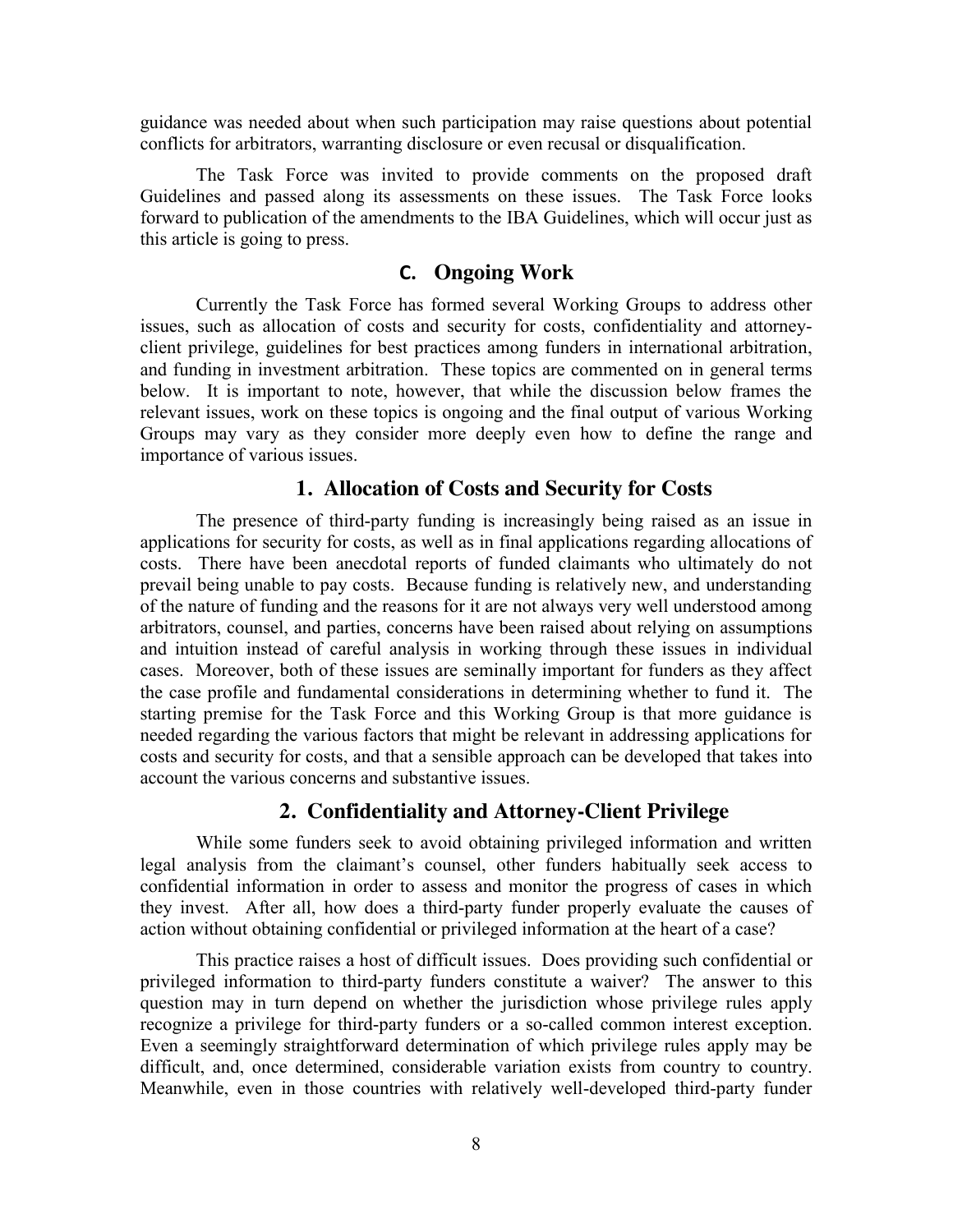regimes, answers to these questions are not always clear and it is a distinct possibility that different rules could apply to different parties and funders in the same proceeding. For these reasons, this Working Group is investigating whether it would be possible and productive to develop international standardized evidentiary privilege standards that relate to third-party funding.

## **3. Best Practices**

One of the most striking features of third-party funding concerns how it is virtually immune to regulation in international arbitration. While some national systems have limited rules that apply to funders and their participation in national litigation, those rules end up having little or no effect on funding of international arbitration claims. One reason is that funding agreements generally select applicable law and forums for enforcement that avoid jurisdictions that prohibit or significantly limit funding arrangements.

This is one area where there was considerable disagreement among Task Force Members. Some believed that individual funders could and should develop internal rules to govern their conduct. The concern was that external guidelines, particularly imposed without any enforcement mechanism, would operate effectively as a burden on upstanding funders, while doing little or nothing to curb potential abuses by lessscrupulous funders.

Despite the potential for disagreement, there was general consensus that a Working Group be created to consider the potential for developing such best practice guidelines, and the viability of an enforcement mechanism, such as membership or certification of compliance.

# **4. Investor-State Arbitration**

For all the questions and issues raised by third-party funding in international arbitration generally, there remain additional issues specific to investment arbitration. As already noted, third-party funding is almost exclusively available for claimants, which in investment arbitration necessarily means investors. Anecdotal evidence also indicates that investment arbitration cases may be more expensive to bring and sustain than the typical commercial case, but also have more potentially higher value outcomes. All this suggests that third-party funding may (and perhaps already has begun to) increase the total number of investment claims brought against States.

Other related issues raised during initial Task Force discussions on this topic involve the relationship between third-party funding and political risk insurance, issues regarding the status of funders (can they qualify as an "investor" under BITs), and related questions about whether and to what extent States can be deemed to have consented to arbitrate with funders. Finally, the often undisclosed presence of third-party funders has also drawn criticism as inconsistent with current efforts to make investor-state arbitration more transparent.

Given the complexity and implication of these issues, the Task Force formed a special Investment Arbitration Working Group to consider them in depth. This Working Group has expanded beyond the initial Task Force membership in order to bring in specialized expertise and perspectives that are unique to investment arbitration. In